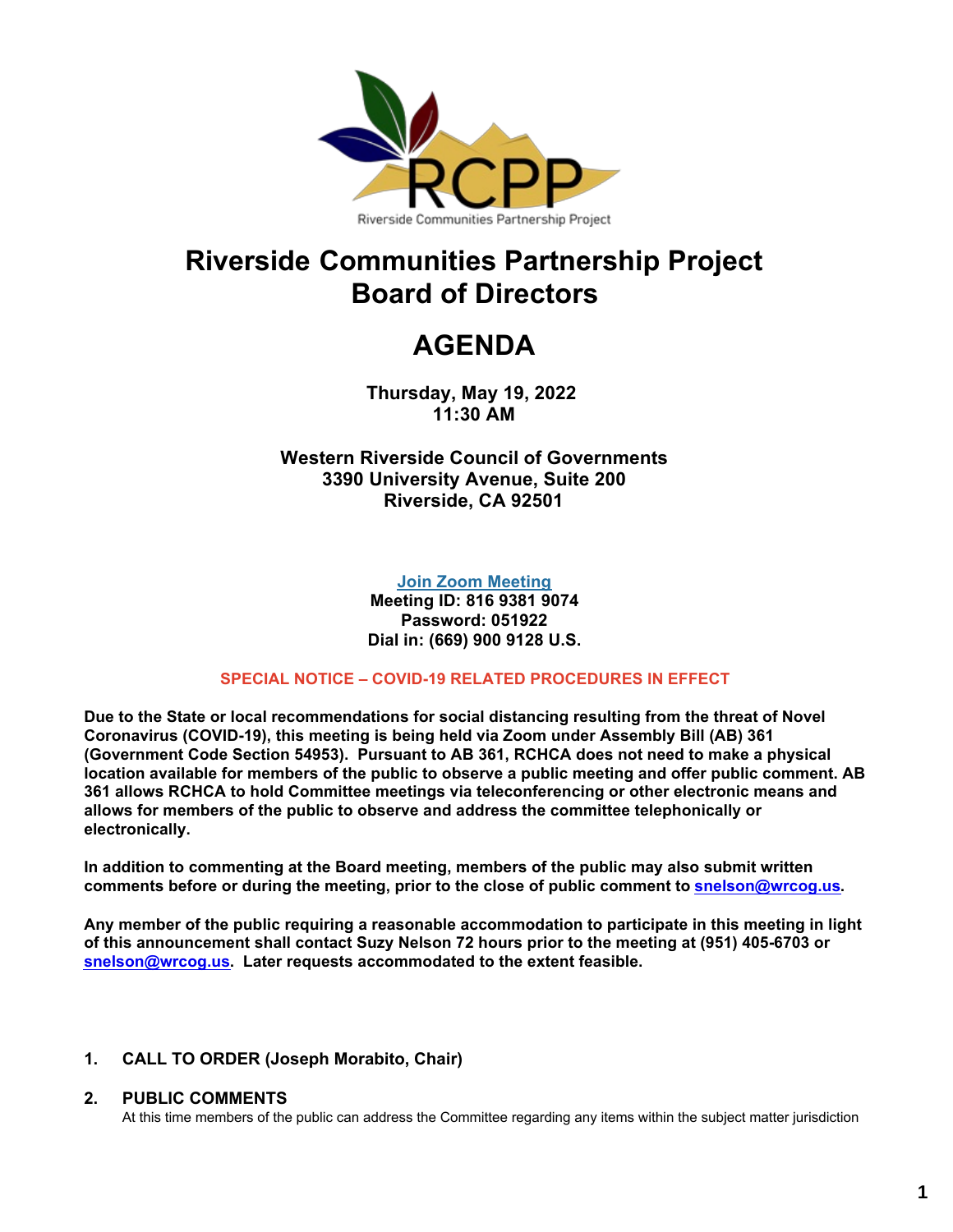of the Committee that are not separately listed on this agenda. Members of the public will have an opportunity to speak on agendized items at the time the item is called for discussion. No action may be taken on items not listed on the agenda unless authorized by law. Whenever possible, lengthy testimony should be presented to the Committee in writing and only pertinent points presented orally.

#### **3. CONSENT CALENDAR**

All items listed under the Consent Calendar are considered to be routine and may be enacted by one motion. Prior to the motion to consider any action by the Committee, any public comments on any of the Consent Items will be heard. There will be no separate action unless members of the Committee request specific items be removed from the Consent Calendar.

#### **A. Assembly Bill 361 Findings**

| <b>Requested Action(s):</b> | 1. Adopt Resolution Number 2022-02; A Resolution of the |
|-----------------------------|---------------------------------------------------------|
|                             | Board of Directors of the Riverside Communities         |
|                             | Partnership Program Authorizing Virtual Committee       |
|                             | Meetings Pursuant to AB 361.                            |

#### **B. Summary Minutes from the May 20, 2021, Riverside Communities Partnership Project Board of Directors Meeting**

| <b>Requested Action(s):</b> | 1. Approve the Summary Minutes from the May 20, 2021,     |
|-----------------------------|-----------------------------------------------------------|
|                             | <b>Riverside Communities Partnership Project Board of</b> |
|                             | Directors meeting.                                        |

#### **C. Moving Annual RCPP Meeting from February to May**

| <u> Requested Action(s):</u> | 1. Adopt Resolution Number 2022-02; A Resolution of the |
|------------------------------|---------------------------------------------------------|
|                              | Board of Directors of the Riverside Communities         |
|                              | Partnership Project directing the Annual Meeting to     |
|                              | occur in May of each proceeding year.                   |

#### **4. REPORTS / DISCUSSION**

Members of the public will have an opportunity to speak on agendized items at the time the item is called for discussion.

#### **A. Update on Non-profit Status and Activities**

*Requested Action(s):* 1. Receive and file.

#### **5. NEXT MEETING**

The next Riverside Communities Partnership Project meeting is scheduled for May 18, 2023, at 11:30 a.m., on Zoom with an option for Board members to attend in-person at the WRCOG office.

#### **6. ADJOURNMENT**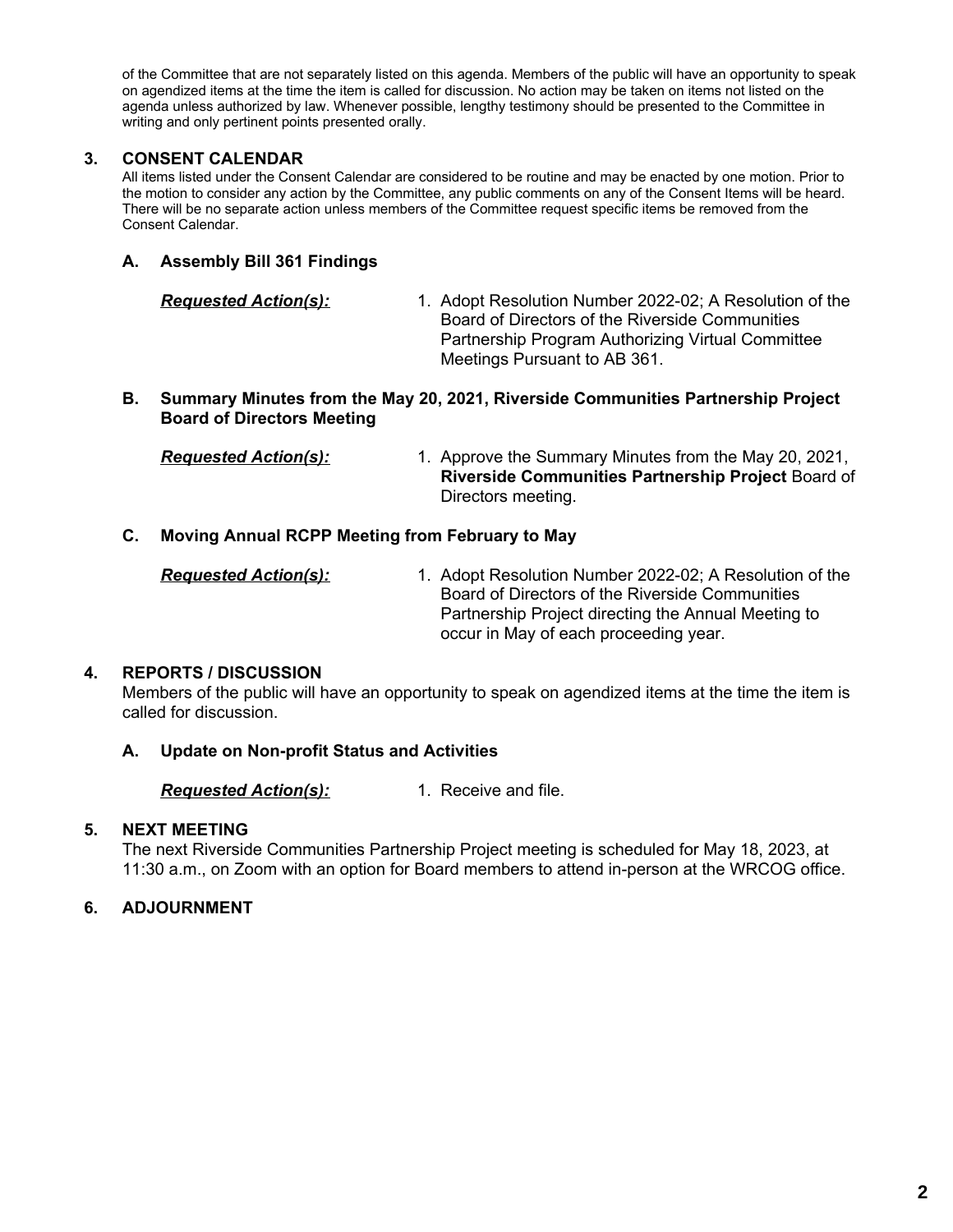

# **Riverside Communites Partnership Project**

# **Staff Report**

| Subject:        | <b>Assembly Bill 361 Findings</b>                                     |
|-----------------|-----------------------------------------------------------------------|
| <b>Contact:</b> | Dr. Kurt Wilson, Executive Director, kwilson@wrcog.us, (951) 405-6701 |
| Date:           | May 19, 2022                                                          |

## **Requested Action(s):**

1. Adopt Resolution Number 2022-02; A Resolution of the Board of Directors of the Riverside Communities Partnership Program Authorizing Virtual Committee Meetings Pursuant to AB 361.

## **Purpose:**

The purpose of this item is to authorize virtual Board meetings pursuant to Assembly Bill 361.

# **Background:**

*Since the onset of the COVID-19 in early 2020, California government agencies have been able to continue to discharge their legal responsibilities through the use of virtual teleconferencing platforms such as Zoom to hold public meetings that enabled agencies to meet and conduct business, comply with social distancing orders, and most importantly, provide access to the public. RCHCA has been meeting on Zoom since March of 2020, when many Executive Orders were issued by Governor Newsom in response to the pandemic. One such order altered Brown Act requirements to allow for virtual meetings.*

Although transmission, hospitalization, and death rates from COVID-19 have sharply declined since the original onset of the pandemic and subsequent Delta and Omicron Variant surges, an air of uncertainty remains regarding the pandemic and many counties continue to recommend masking inside and social distancing. Given that environment and a desire to continue allowing for the flexibility of holding virtual meetings, the Legislature approved, and Governor Newsom signed, Assembly Bill (AB) 361 to temporarily allow for virtual meetings under proscribed circumstances.

AB 361 amends the Brown Act to allow local legislative bodies to continue using teleconferencing and virtual meeting technology in certain circumstances. Under the Bill, legislative bodies can continue to meet remotely as long as there is a "proclaimed state of emergency" and the Board of Directors can make either of the following findings: (a) state or local officials have imposed or recommended measures to promote social distancing, or (b) whether as a result of the emergency, meeting in person would present imminent risks to the health or safety of attendees. Even though cases have dropped, AB 361 is expressly intended "to protect the health and safety of civil servants and the public and does not preference the experience of members of the public who might be able to attend a meeting in a physical location over members of the public who cannot travel or attend that meeting in a physical location" because of physical status.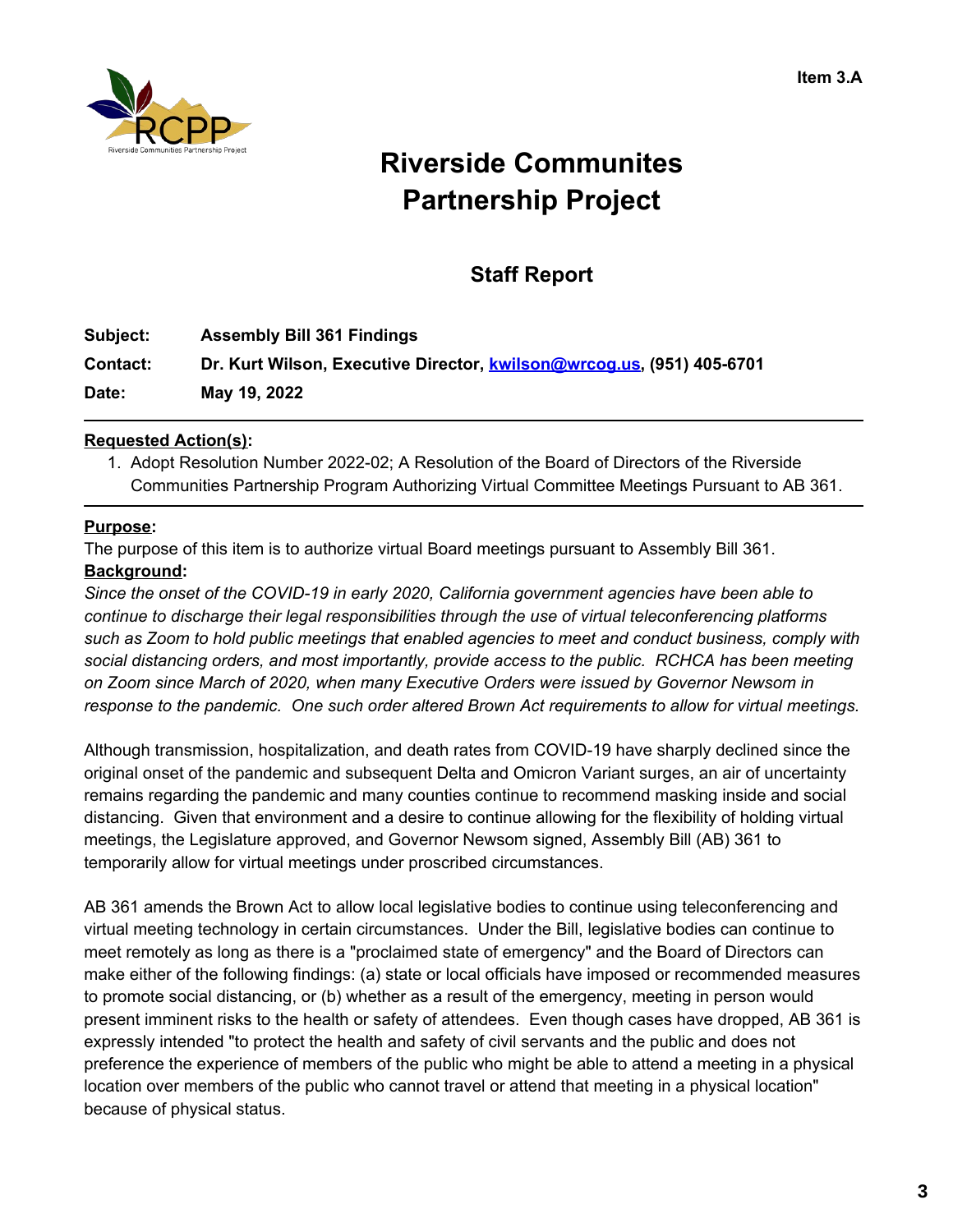The Governor proclaimed a State of Emergency on March 4, 2020, related to the COVID-19 pandemic, which continues to exist to this day.

AB 361 requires specific procedural safeguards for the public. To accommodate individuals during these teleconferences and virtual meetings, a public comment period will be offered where the public can address the legislative body directly in real time. Additionally, public comments will be allowed up until the public comment period is closed at the meetings. The agenda will include information on the manner in which the public may access the meeting and provide comments remotely. If technical problems arise that result in the public's access being disrupted, the legislative body will not take any vote or other official action until the technical disruption is corrected and public access is restored.

The attached Resolution allows the Board of Directors to implement AB 361 by making the findings discussed above. These findings will be in effect for 30 days or until the Board of Directors makes findings that the conditions listed therein no longer exist, whichever is shorter. The findings can be extended by the Board of Directors upon a finding that conditions supporting the findings included in the Resolution still exist. The authorization to meet remotely will also apply to any Committees that meet during the 30-day effective period.

AB 361 will allow for virtual meetings during other state-proclaimed emergencies, such as earthquakes or wildfires, where physical attendance may present a risk. AB 361 is scheduled to sunset January 1, 2024.

**Prior Action(s):**

None.

## **Fiscal Impact:**

This item is for informational purposes only; therefore, there is no fiscal impact.

## **Attachment(s):**

[Attachment](https://legistarweb-production.s3.amazonaws.com/uploads/attachment/pdf/1378848/Resolution_2022-01_AB_361_Findings_RCPP.pdf) 1 - Resolution 2022-02 AB 361 Findings RCPP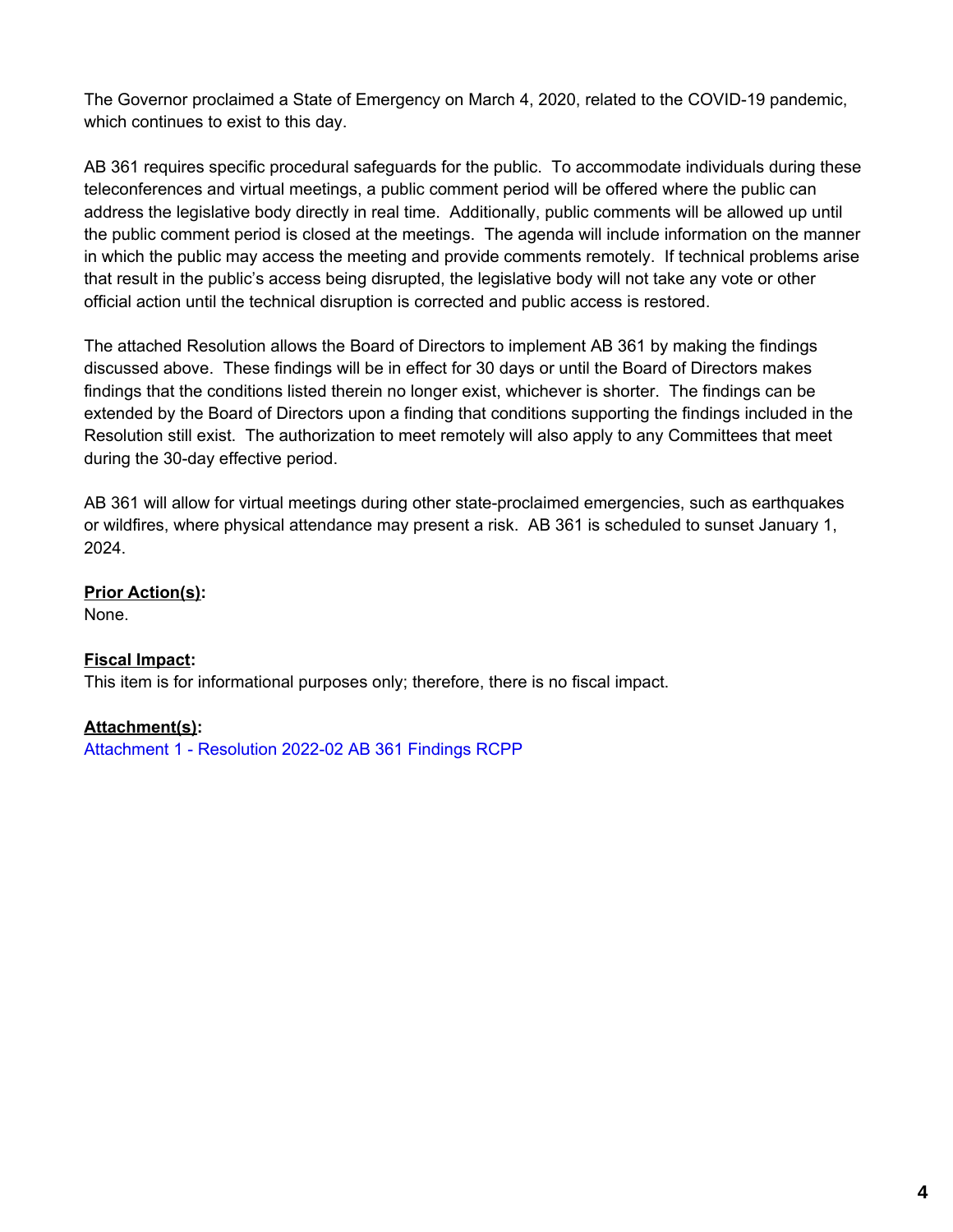

Member Jurisdictions

Corona • Hemet • Lake Elsinore • Menifee • Moreno Valley • Murrieta Perris • Riverside • Temecula • Wildomar • County of Riverside

#### **RESOLUTION NUMBER 2022-02**

#### **A RESOLUTION OF THE BOARD OF DIRECTORS OF THE RIVERSIDE COMMUNITIES PARTNERSHIP PROJECT AUTHORIZING VIRTUAL COMMITTEE MEETINGS PURSUANT TO AB 361**

**WHEREAS,** the Riverside Communities Partnership Project (RCPP) is a nonprofit public benefit corporation under the Nonprofit Benefit Corporation Law for public purposes; and

**WHEREAS,** RCPP's Board of Directors meeting is open and public, as required by the Ralph M. Brown Act (Cal. Gov. Code 54950 – 54963), so that any member of the public may attend and participate in RCPP's meetings; and

**WHEREAS,** starting in March 2020, in response to the spread of COVID-19 in the State of California, the Governor issued a number of executive orders aimed at containing the COVID-19 virus; and

**WHEREAS,** among other things, these orders waived certain requirements of the Brown Act to allow legislative bodies to meet virtually; and

**WHEREAS,** pursuant to the Governor's executive orders, RCHCA has been holding virtual meetings during the pandemic in the interest of protecting the health and safety of the public, RCHCA staff, and RCHCA's Board of Directors; and

**WHEREAS,** the RCHCA Board of Directors is the same as the RCPP's Board of Directors and therefore the same need to hold virtual meetings during the pandemic in the interest of protecting the health and safety of the public, staff, and the Board of Directors remains; and

**WHEREAS,** the Governor's Executive Order related to the suspension of certain provisions of the Brown Act expired on September 30, 2021; and

**WHEREAS,** on September 16, 2021, the Governor signed AB 361 (in effect as of October 1, 2021 – Government Code Section 54953(e)), which allows legislative bodies to meet virtually provided there is a state of emergency, and either (1) state or local officials have imposed or recommended measures to promote social distancing; or (2) the legislative body determines by majority vote that meeting in person would present imminent risks to the health and safety of attendees; and

**WHEREAS,** such conditions now exist in the RCHCA and the RCPP, specifically, a state of emergency has been proclaimed related to COVID-19 and state or local officials are recommending measures to promote social distancing and the Board of Directors believes that meeting in person would continue to present imminent risks to the health and safety of attendees.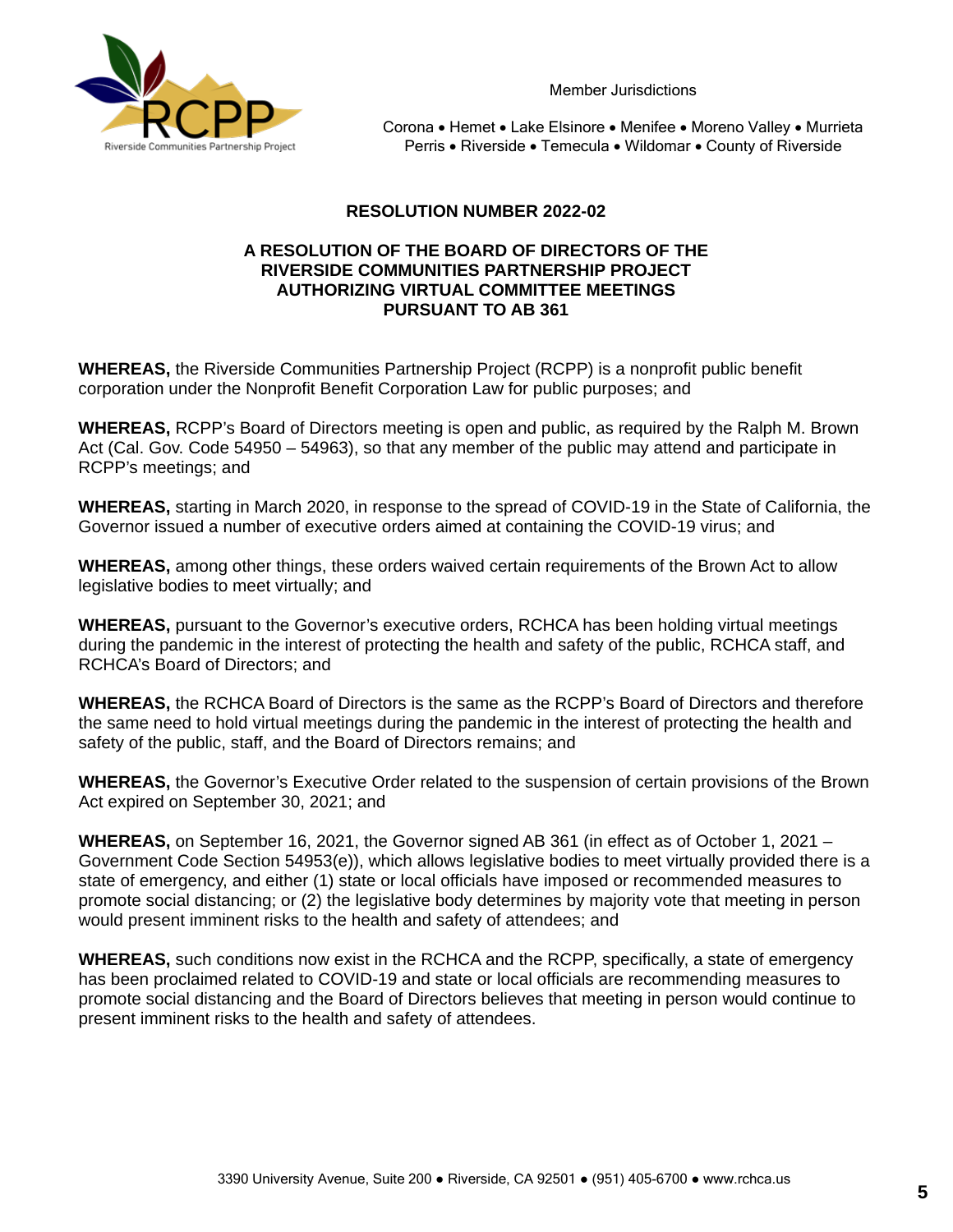**NOW THEREFORE, BE IT RESOLVED** by the Board of Directors of the Riverside Communities Partnership Project as follows:

Section 1. Recitals. The Recitals set forth above are true and correct and are incorporated into this Resolution by this reference

Section 2. Findings. Consistent with the provisions of Government Code Section 54953(e), the Board of Directors finds and determines that (1) a state of emergency related to COVID-19 is currently in effect and (2) state or local officials have recommended measures to promote social distancing in connection with COVID-19.

Section 3. Remote Teleconference Meetings. Based on the findings and determinations included herein, the Board of Directors authorizes and directs any of its legislative bodies, including, without limitation, its Board of Directors, to conduct remote teleconference meetings under the provisions of Government Code Section 54953(e) and that such bodies shall provide public access to their meetings as provided in Section 54953(e).

Section 4. Effective Date of Resolution. This Resolution shall take effect upon adoption and shall be effective for 30 days unless extended by a majority vote of the Board of Directors in accordance with Section 5 of this Resolution.

Section 5. Extension by Motion; Supersede. The Board of Directors may extend the application of this Resolution by motion and majority vote by up to 30 days at a time, provided that it makes all necessary findings consistent with and pursuant to the requirements of Section 54953(e)(3). Any such extension may be made before or after the expiration of the preceding 30-day period.

Section 6. Full and Fair Access. In making the findings included herein, the Board of Directors specifically relies on Section 8(b) of Statutes 2021, c.165 (AB 361, § 3, effective September 16, 2021) which provides as follows:

(b) The Legislature finds and declares that [the changes made by AB 361 to] Section 54953 of the Government Code, all increase and potentially limit the public's right of access to the meetings of public bodies or the writings of public officials and agencies within the meaning of Section 3 of Article I of the California Constitution. Pursuant to that constitutional provision, the Legislature makes the following findings to demonstrate the interest protected by this limitation and the need for protecting that interest: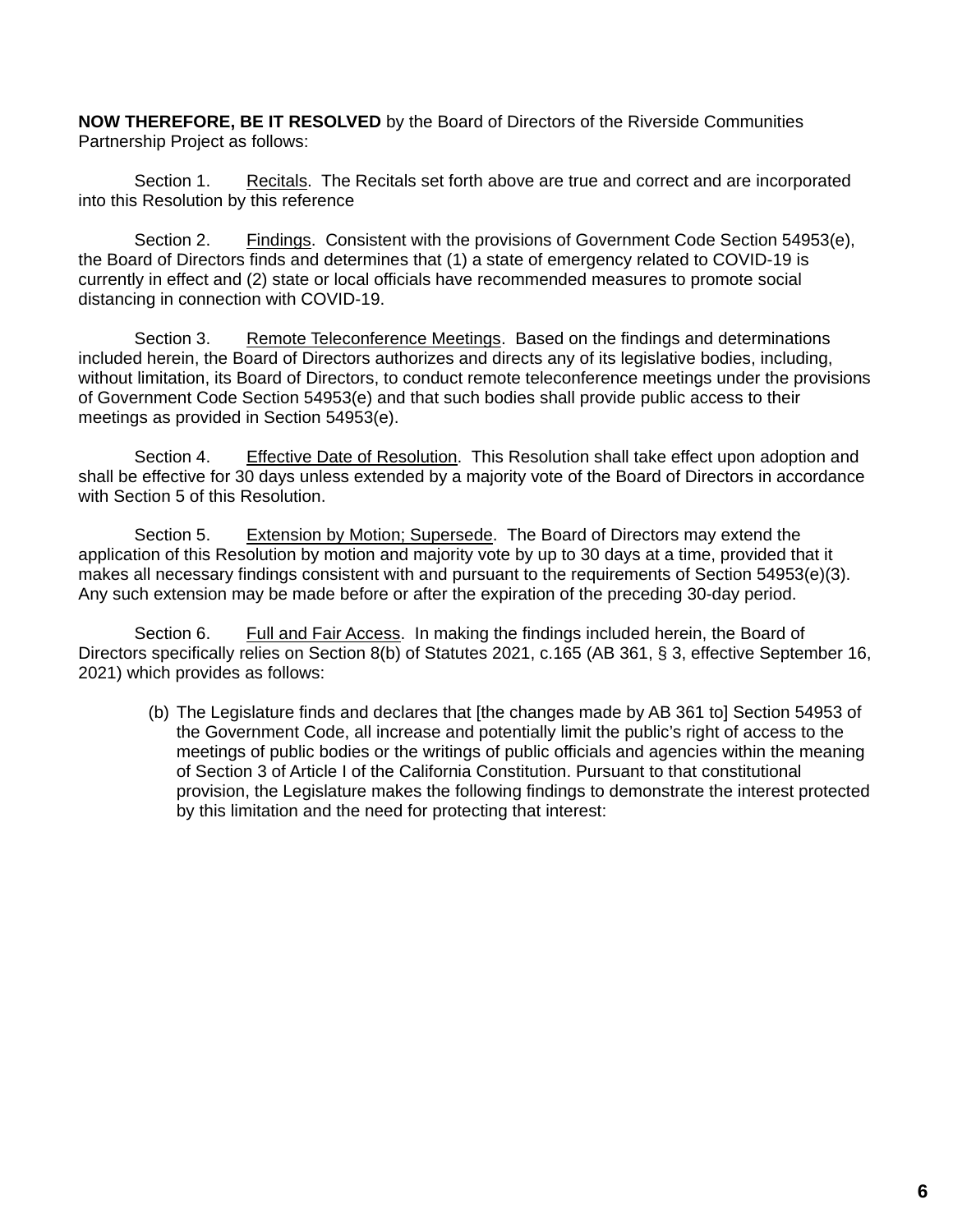(1) By removing the requirement that public meetings be conducted at a primary physical location with a quorum of members present, this act protects the health and safety of civil servants and the public and does not preference the experience of members of the public who might be able to attend a meeting in a physical location over members of the public who cannot travel or attend that meeting in a physical location.

**PASSED AND ADOPTED** by the Board of Directors of the Riverside Communities Partnership Project on May 19, 2022.

\_\_\_\_\_\_\_\_\_\_\_\_\_\_\_\_\_\_\_\_\_\_\_\_\_\_\_ \_\_\_\_\_\_\_\_\_\_\_\_\_\_\_\_\_\_\_\_\_\_\_\_\_\_\_ RCPP Board of Directors

Joseph Morabito, Chair **Dr. Kurt Wilson, Secretary**<br>
RCPP Board of Directors **CPP Board of Directors** 

Approved as to form:

\_\_\_\_\_\_\_\_\_\_\_\_\_\_\_\_\_\_\_\_\_\_\_\_\_\_\_ Aaron Gettis RCPP Legal Counsel

AYES: \_\_\_\_\_\_\_ NAYS: \_\_\_\_\_\_\_ ABSENT: \_\_\_\_\_\_\_ ABSTAIN: \_\_\_\_\_\_\_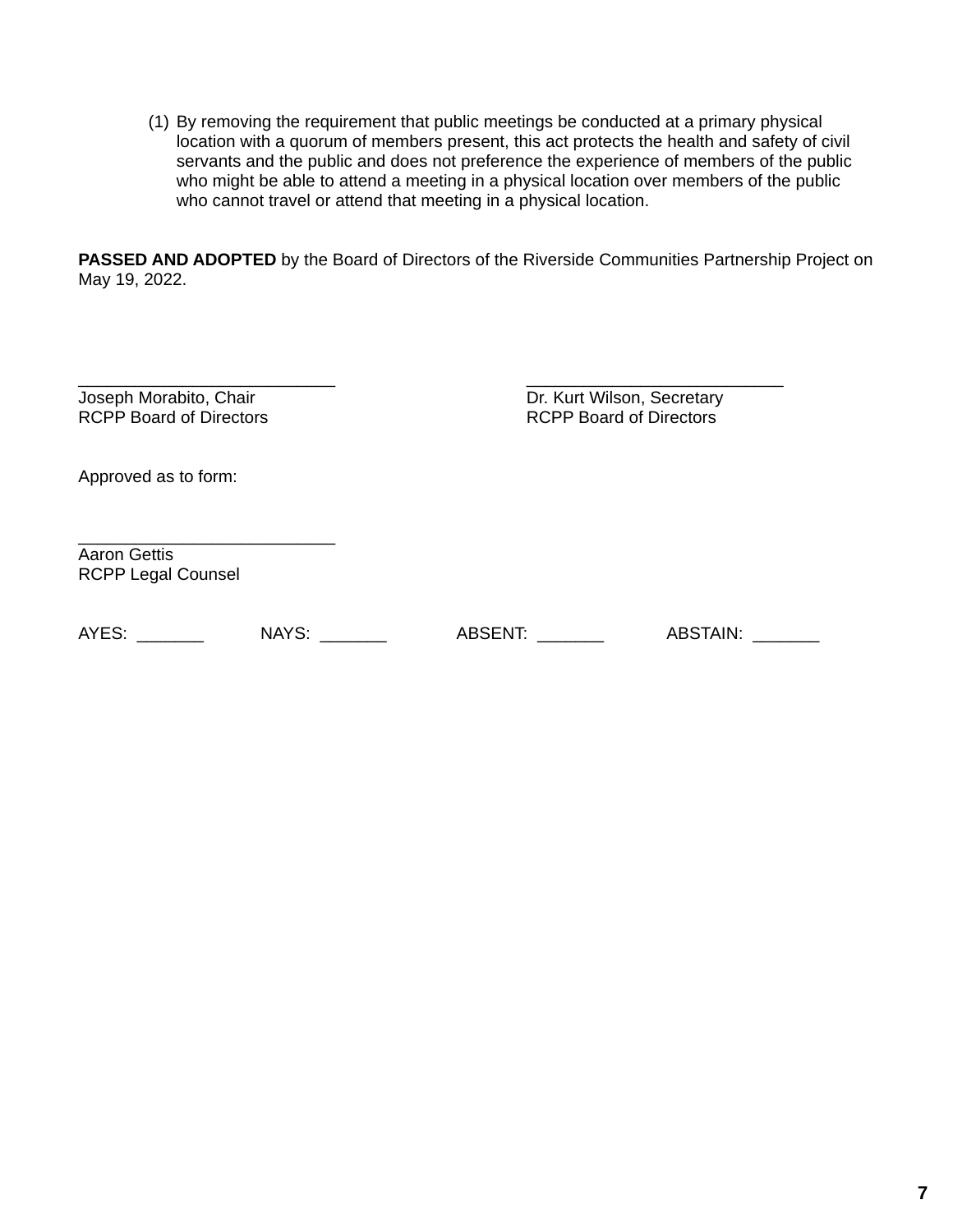# **Riverside Communities Partnership Project**

# **Minutes**

# **1. CALL TO ORDER**

The meeting of the Riverside Communities Partnership Project (RCPP) was called to order by Chair Lesa Sobek at 11:32 a.m., on May 20, 2021, on the Zoom platform.

# **2. ROLL CALL**

- City of Corona Tom Richins
- City of Hemet Russ Brown
- City of Lake Elsinore Steve Manos
- City of Menifee Lesa Sobek (Chair)
- City of Moreno Valley David Marquez
- City of Murrieta Lisa DeForest
- City of Perris Michael Vargas
- City of Riverside Andy Melendrez
- City of Temecula Maryann Edwards
- City of Wildomar Joseph Morabito
- County of Riverside, District 5 Jeff Hewitt

## **3. PUBLIC COMMENTS**

There were no public comments.

## **4. CONSENT AND POLICY CALENDAR**

#### **RESULT:** APPROVED AS RECOMMENDED

**MOVER:** Perris

**SECONDER:** Temecula

**AYES:** Corona, Hemet, Lake Elsinore, Menifee, Moreno Valley, Murrieta, Perris, Riverside, Temecula, Wildomar, District 5

# **A. Summary Minutes from the November 19, 2020, Riverside Communities Partnership Project Board of Directors Meeting**

## **Action:**

1. Approved the Summary Minutes from the November 19, 2020, Riverside Communities Partnership Project Board of Directors meeting.

## **B. Approval of the Fiscal Year 2021/2022 Agency Budget**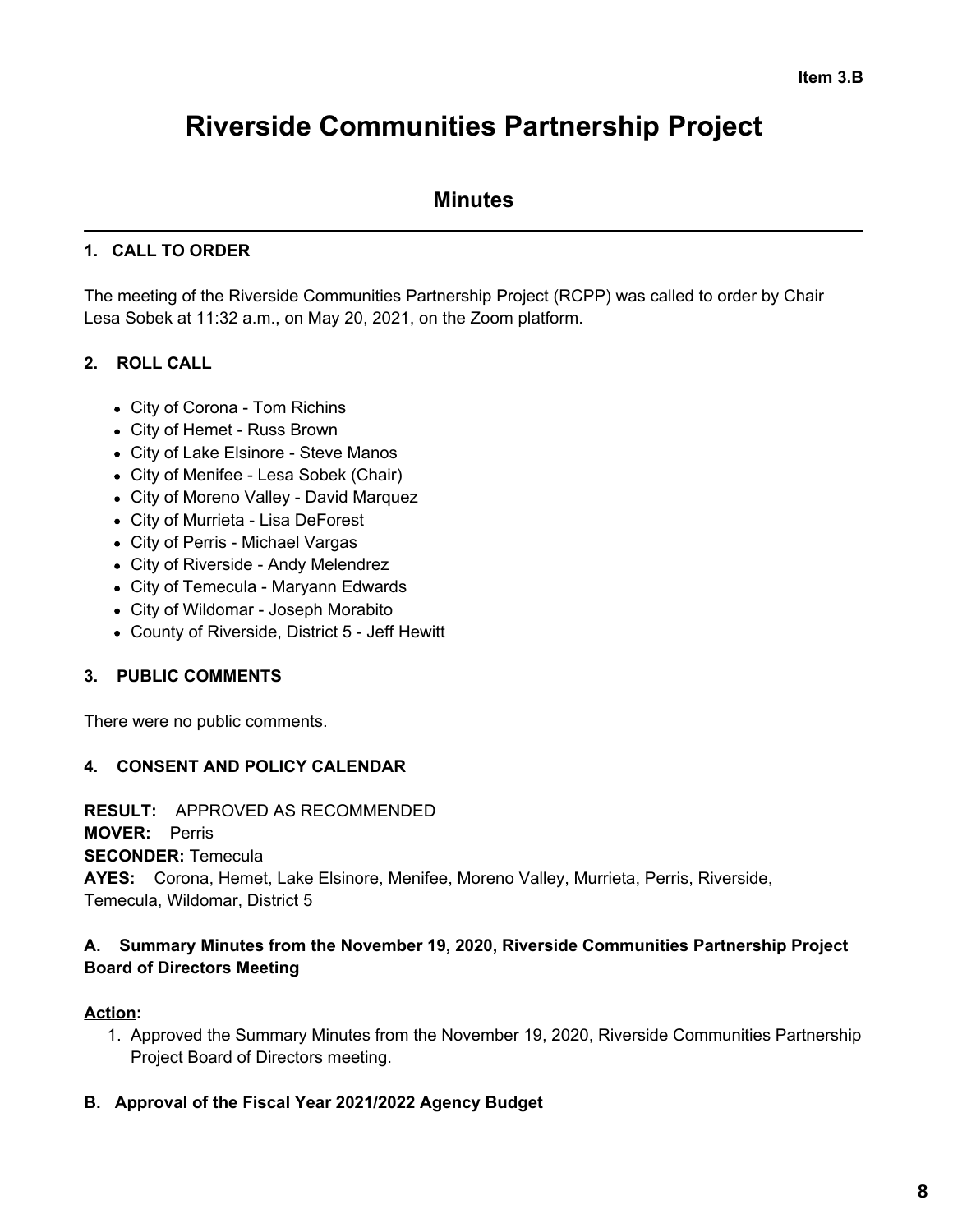## **Action:**

1. Adopted Resolution Number 2021-01; A Resolution of the Board of Directors of the Riverside Communities Partnership Project adopting the Fiscal Year 2021/2022 Agency Budget.

# **5. ITEMS FOR FUTURE AGENDAS**

There were no requests for future agenda items.

# **6. GENERAL ANNOUNCEMENTS**

There were no general announcements.

# **7. NEXT MEETING**

The next RCPP Board of Directors meeting is scheduled for Thursday, May 19, 2022, at 11:30 a.m., in WRCOG's office at 3390 University Avenue, Suite 200, Riverside, 92501.

# **8. ADJOURNMENT**

The Board of Directors meeting adjourned at 11:37 a.m.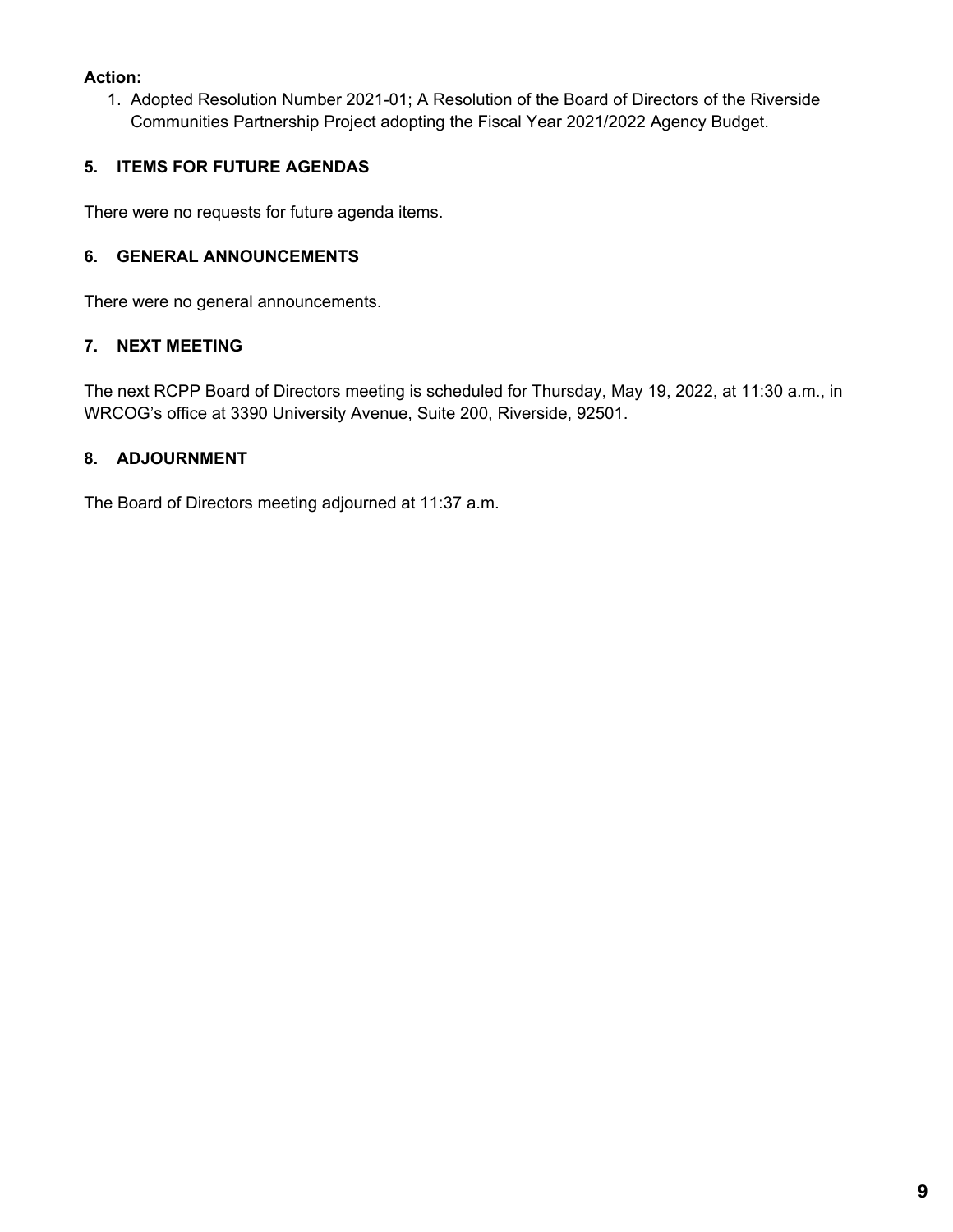

# **Riverside Communites Partnership Project**

# **Staff Report**

| Subject:        | Moving Annual RCPP Meeting from February to May                 |
|-----------------|-----------------------------------------------------------------|
| <b>Contact:</b> | Riana Fisher, Program Manager, rfisher@wrcog.us, (951) 840-8070 |

**Date: May 19, 2022**

## **Requested Action(s):**

1. Adopt Resolution Number 2022-02; A Resolution of the Board of Directors of the Riverside Communities Partnership Project directing the Annual Meeting to occur in May of each proceeding year.

## **Purpose:**

The purpose of this item is to requests approval to move the annual RCPP meeting from February to May.

#### **Background:**

In November 2019, the RCHCA Board of Directors authorized staff to establish the Riverside Communities Partnership Project (RCPP) as a non-profit 501(c)(3). Both the RCHCA and the RCPP's fiscal year budgets are approved in May of each year. Per Article 6, Section 1, Subsection 6.1.4 of the Bylaws, the annual meeting of the RCPP shall be in February; however, the subsection allows the Board the authority to change the date by resolution.

Staff is recommending that it is in best interest on behalf of the RCPP to coincide the annual meeting with the approval of the fiscal year budget.

## **Prior Action(s):**

None.

## **Fiscal Impact:**

The fiscal year budget for the RCPP would be approved in May of each year instead of February.

## **Attachment(s):**

[Attachment](https://legistarweb-production.s3.amazonaws.com/uploads/attachment/pdf/1376172/Resolution_2022-02_Moving_annual_meeting_to_the_month_of_May.pdf) 1 - Resolution 2022-02 Moving annual meeting to the month of May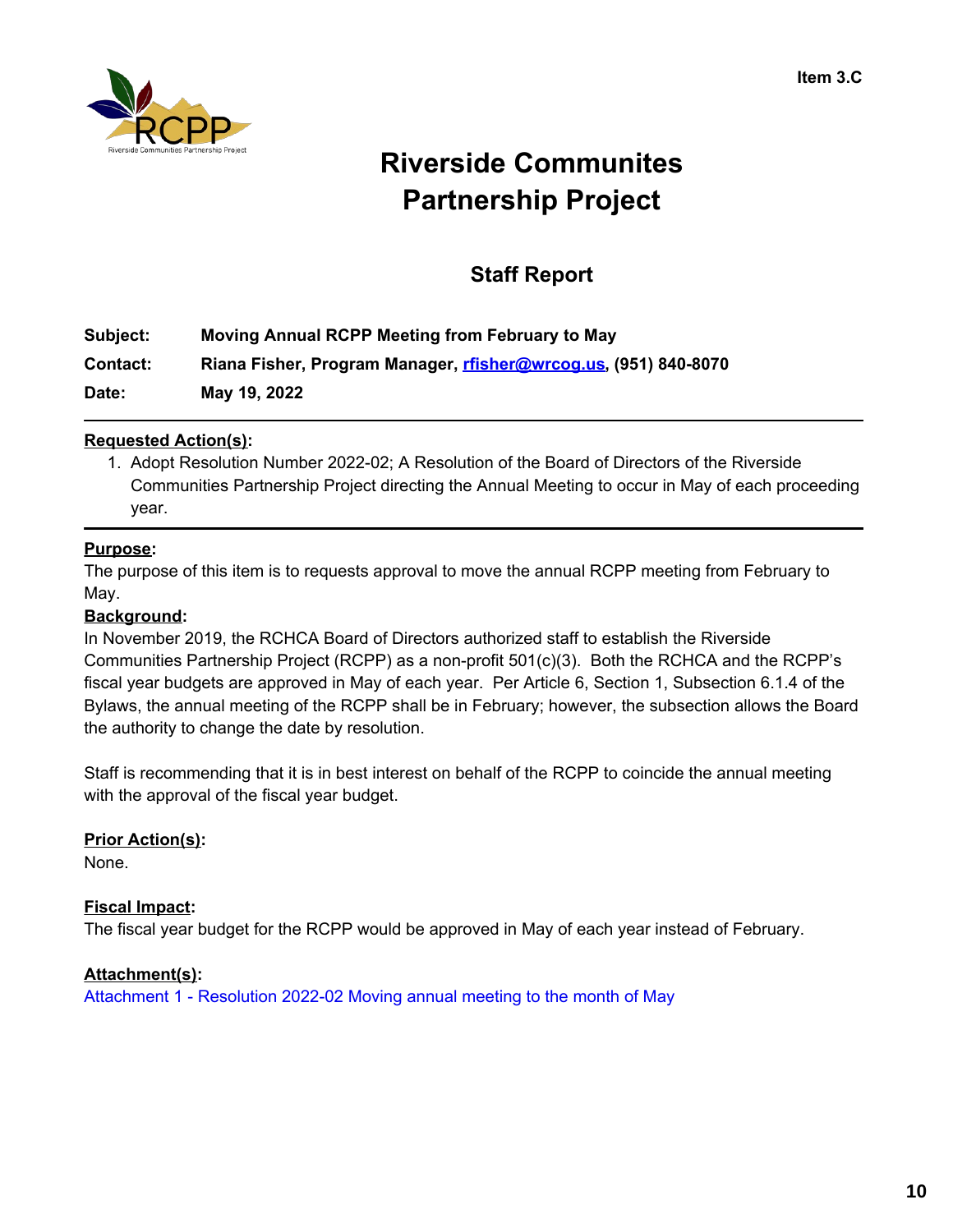

Member Jurisdictions

Corona • Hemet • Lake Elsinore • Menifee • Moreno Valley • Murrieta Perris • Riverside • Temecula • Wildomar • County of Riverside

#### **RESOLUTION NUMBER 2022-02**

#### **A RESOLUTION OF THE BOARD OF DIRECTORS OF THE RIVERSIDE COMMUNITIES PARTNERSHIP PROJECT DIRECTING THE ANNUAL MEETING TO OCCUR IN MAY OF EACH PROCEEDING YEAR**

**WHEREAS,** the Riverside County Habitat Conservation Agency's (RCHCA) and the Riverside Communities Partnership Project's (RCPP) fiscal year budgets are approved in May of each year; and it is in the best interest on behalf of the RCPP to coincide the annual meeting with the approval of the fiscal year budget; and

**WHEREAS,** per Article 6, Section 1, Subsection 6.1.4, the annual meeting of the RCPP shall be in February; however, the subsection allows the Board the authority to change the date by resolution.

**NOW THEREFORE, BE IT RESOLVED** by the Board of Directors of the Riverside Communities Partnership Project as follows:

Section 1. The RCCP's annual meeting shall hereinafter occur at the regularly scheduled RCHCA meeting in May of each fiscal year.

Section 2. The stated change shall become effective immediately upon approval by the Riverside Communities Partnership Project Board of Directors.

**PASSED AND ADOPTED** by the Board of Directors of the Riverside Communities Partnership Project on May 19, 2022.

\_\_\_\_\_\_\_\_\_\_\_\_\_\_\_\_\_\_\_\_\_\_\_\_\_\_\_ \_\_\_\_\_\_\_\_\_\_\_\_\_\_\_\_\_\_\_\_\_\_\_\_\_\_\_ Joseph Morabito, Chair **Dr. Kurt Wilson, Secretary** RCPP Board of Directors RCPP Board of Directors

Approved as to form:

Aaron Gettis RCPP Legal Counsel

\_\_\_\_\_\_\_\_\_\_\_\_\_\_\_\_\_\_\_\_\_\_\_\_\_\_\_

AYES: \_\_\_\_\_\_\_\_\_ NAYS: \_\_\_\_\_\_\_ ABSENT: \_\_\_\_\_\_ ABSTAIN: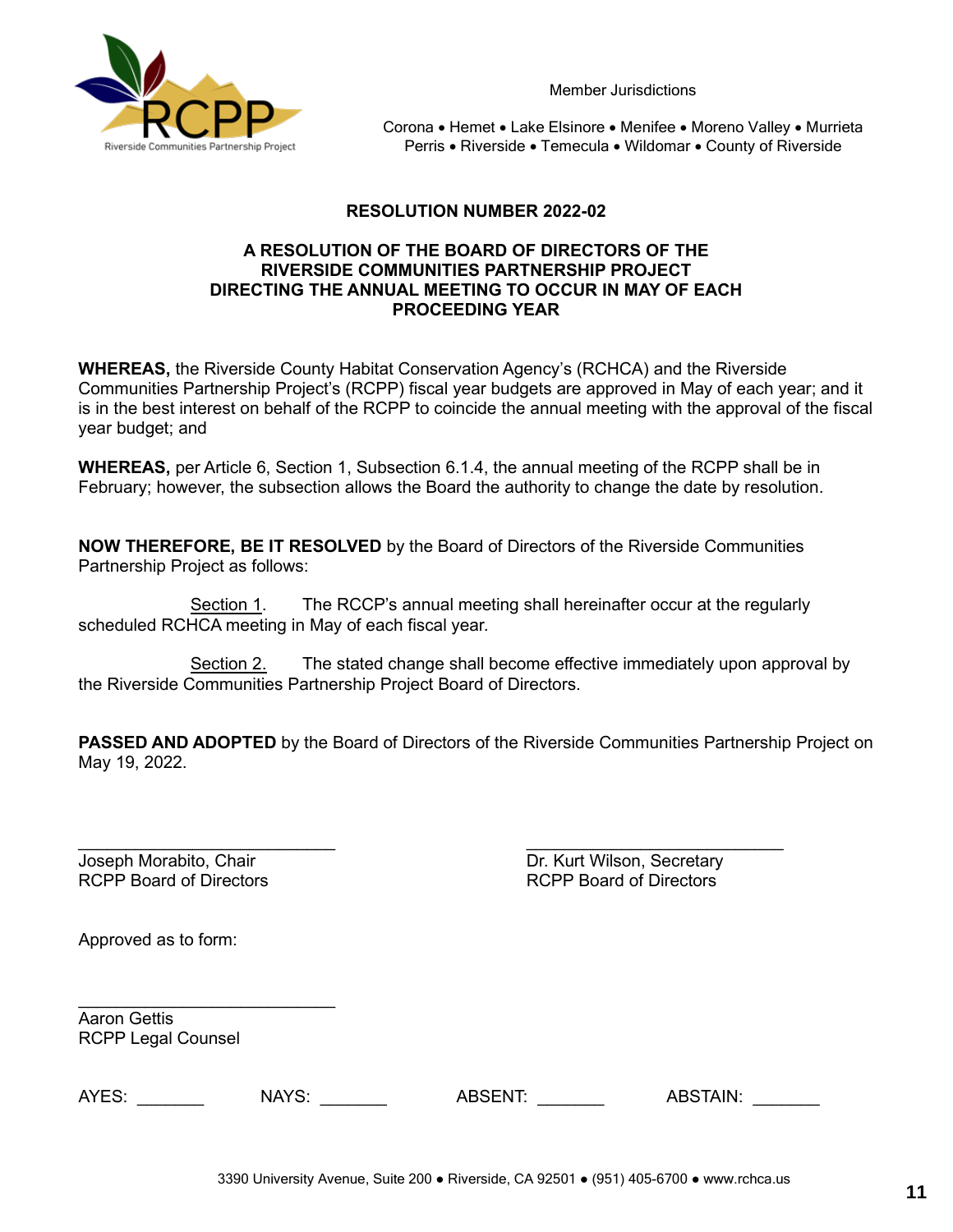

# **Riverside Communites Partnership Project**

# **Staff Report**

| Subject: | <b>Update on Non-profit Status and Activities</b>               |
|----------|-----------------------------------------------------------------|
| Contact: | Riana Fisher, Program Manager, rfisher@wrcog.us, (951) 405-6708 |
| Date:    | May 19, 2022                                                    |

## **Requested Action(s):**

1. Receive and file.

#### **Purpose:**

The purpose of this item is to provide and update on the non-profit status and activities of the Riverside Communities Partnership Project (RCPP).

#### **Background:**

In November 2019, the RCHCA Board of Directors authorized staff to establish the RCPP as a non-profit 501(c)(3). The mission of the RCPP is to bring together resources to support the conservation, education, and collaboration efforts of RCHCA. In October 2021, the RCPP obtained tax exempt status through state and federal filings.

RCPP is a vital component of RCHCA. It serves as the entity to apply for grant funding to expand coordination among the many Riverside County agencies responsible for various land management, community development, emergency preparedness, volunteer, and environmental stewards.

AmeriCorps is a national service organization that aims to improve lives in a variety of areas. With volunteers' ages around 18 - 24, they will work to assist in conservation projects in Riverside County. AmeriCorps first partnered with the RCPP in 2019 and has worked on several projects with the various entities that participate in the program, including habitat restoration, homelessness counts and fuel reduction.

For Fiscal Year (FY) 2022/2023, RCPP activities with AmeriCorps teams are currently on hold until RCHCA finds suitable housing for the teams. Once housing is secured, RCHCA will resume hosting the AmeriCorps teams for various projects through the RCPP and partners. There is no expected revenue or expenses anticipated for FY 2022/2023 while staff conducts this research.

#### **Prior Action(s):**

None.

#### **Fiscal Impact:**